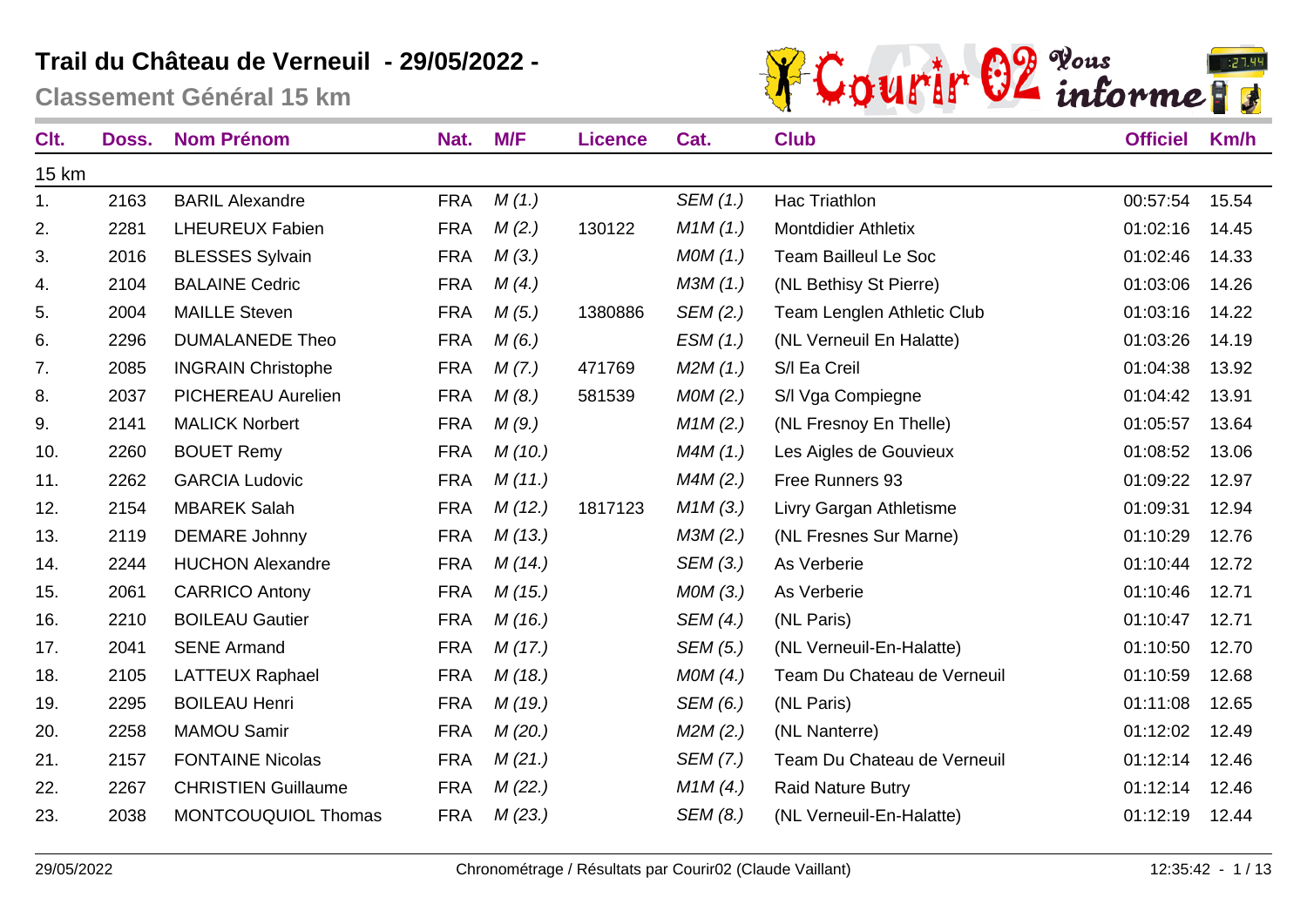

| Clt. | Doss. | <b>Nom Prénom</b>            | Nat.       | M/F     | <b>Licence</b> | Cat.      | <b>Club</b>                       | <b>Officiel</b> | Km/h  |
|------|-------|------------------------------|------------|---------|----------------|-----------|-----------------------------------|-----------------|-------|
| 24.  | 2322  | <b>BASTAREAUD Leonard</b>    | <b>FRA</b> | M(24)   | 680296         | M4M(3.)   | (NL Persan)                       | 01:12:33        | 12.40 |
| 25.  | 2017  | <b>MERCIER Arnaud</b>        | <b>FRA</b> | M(25.)  |                | M2M(3.)   | <b>Team Bailleul Le Soc</b>       | 01:12:52        | 12.35 |
| 26.  | 2222  | <b>BONNET William</b>        | <b>FRA</b> | M (26.) |                | M1M(5.)   | (NL Villers Sous Saint Leu)       | 01:12:59        | 12.33 |
| 27.  | 2099  | <b>BORDIER Olivier</b>       | <b>FRA</b> | M(27.)  |                | M2M(4.)   | (NL Auger St Vincent)             | 01:13:18        | 12.28 |
| 28.  | 2187  | <b>NOWAKOWSKI Laurent</b>    | <b>FRA</b> | M (28.) |                | SEM (9.)  | (NL Paris)                        | 01:13:30        | 12.24 |
| 29.  | 2228  | <b>HARUN Ersin</b>           | <b>FRA</b> | M (29.) |                | M3M(3.)   | (NL Sacy Le Grand)                | 01:13:36        | 12.22 |
| 30.  | 2305  | <b>SOCHALA Thomas</b>        | <b>FRA</b> | M(30.)  | 509969         | M1M(6.)   | <b>Athletisme Sport Eppeville</b> | 01:14:09        | 12.14 |
| 31.  | 2255  | <b>BODART Alex</b>           | <b>FRA</b> | M(31.)  |                | SEM (10.) | <b>Team Beaux Monts</b>           | 01:14:19        | 12.11 |
| 32.  | 2308  | <b>GROSCLAUDE Amelie</b>     | <b>FRA</b> | F(1.)   |                | SEF(1.)   | (NL Compiegne)                    | 01:14:28        | 12.08 |
| 33.  | 2238  | <b>FAUVERGUE Benjamin</b>    | <b>FRA</b> | M(32.)  | 1980321        | SEM (11.) | Amiens Uc                         | 01:14:32        | 12.07 |
| 34.  | 2285  | <b>RODRIGUEZ Juan-Carlos</b> | <b>FRA</b> | M(33.)  | 2058377        | M2M(5.)   | Lagny Omnisport Coeur de Picardie | 01:14:36        | 12.06 |
| 35.  | 2081  | <b>GRANDHAYE Jerome</b>      | <b>FRA</b> | M(34)   | 2116655        | M2M(6.)   | Eac Meru                          | 01:14:42        | 12.04 |
| 36.  | 2022  | <b>PICAULT William</b>       | <b>FRA</b> | M(35.)  |                | M1M(7.)   | (NL Longueil Ste Marie)           | 01:14:53        | 12.01 |
| 37.  | 2254  | <b>GONCALVES Abel</b>        | <b>FRA</b> | M(36.)  |                | M4M(4)    | Les Aigles de Gouvieux            | 01:15:01        | 11.99 |
| 38.  | 2065  | <b>MIERMON Alexandre</b>     | <b>FRA</b> | M(37.)  |                | M1M(8.)   | Team Du Chateau de Verneuil       | 01:15:07        | 11.98 |
| 39.  | 2194  | <b>LAUDICINA Frederick</b>   | <b>FRA</b> | M(38.)  |                | SEM (12.) | (NL Saint Ouen L'aumone)          | 01:15:12        | 11.97 |
| 40.  | 2249  | <b>LEMOINE Timothee</b>      | <b>FRA</b> | M(39.)  |                | MOM(5.)   | (NL Catillon Fumechon)            | 01:15:32        | 11.91 |
| 41.  | 2292  | <b>REELLE Stephane</b>       | <b>FRA</b> | M(40.)  |                | M2M(7.)   | Les Pas Presses                   | 01:15:54        | 11.85 |
| 42.  | 2261  | <b>BOUET Etienne</b>         | <b>FRA</b> | M(41.)  |                | SEM (13.) | (NL Paris)                        | 01:15:56        | 11.85 |
| 43.  | 2239  | <b>GRENTE Jean Philippe</b>  | <b>FRA</b> | M(42.)  |                | M4M(5.)   | Mecenat Chirurgie Cardiaque       | 01:16:11        | 11.81 |
| 44.  | 2301  | <b>CHASLES Paul</b>          | <b>FRA</b> | M(43.)  |                | MOM(6.)   | (NL Villers Saint Paul)           | 01:16:16        | 11.80 |
| 45.  | 2280  | PINEAU Philippe              | <b>FRA</b> | M(44)   |                | M1M(9.)   | (NL Haravilliers)                 | 01:16:17        | 11.79 |
| 46.  | 2253  | <b>DEVAUX Benoit</b>         | <b>FRA</b> | M(45.)  |                | M4M(6.)   | Rbf                               | 01:16:26        | 11.77 |
| 47.  | 2164  | <b>FRENDO Laurent</b>        | <b>FRA</b> | M(46.)  | 2173593        | M4M(7.)   | S/I Ea Creil                      | 01:16:32        | 11.76 |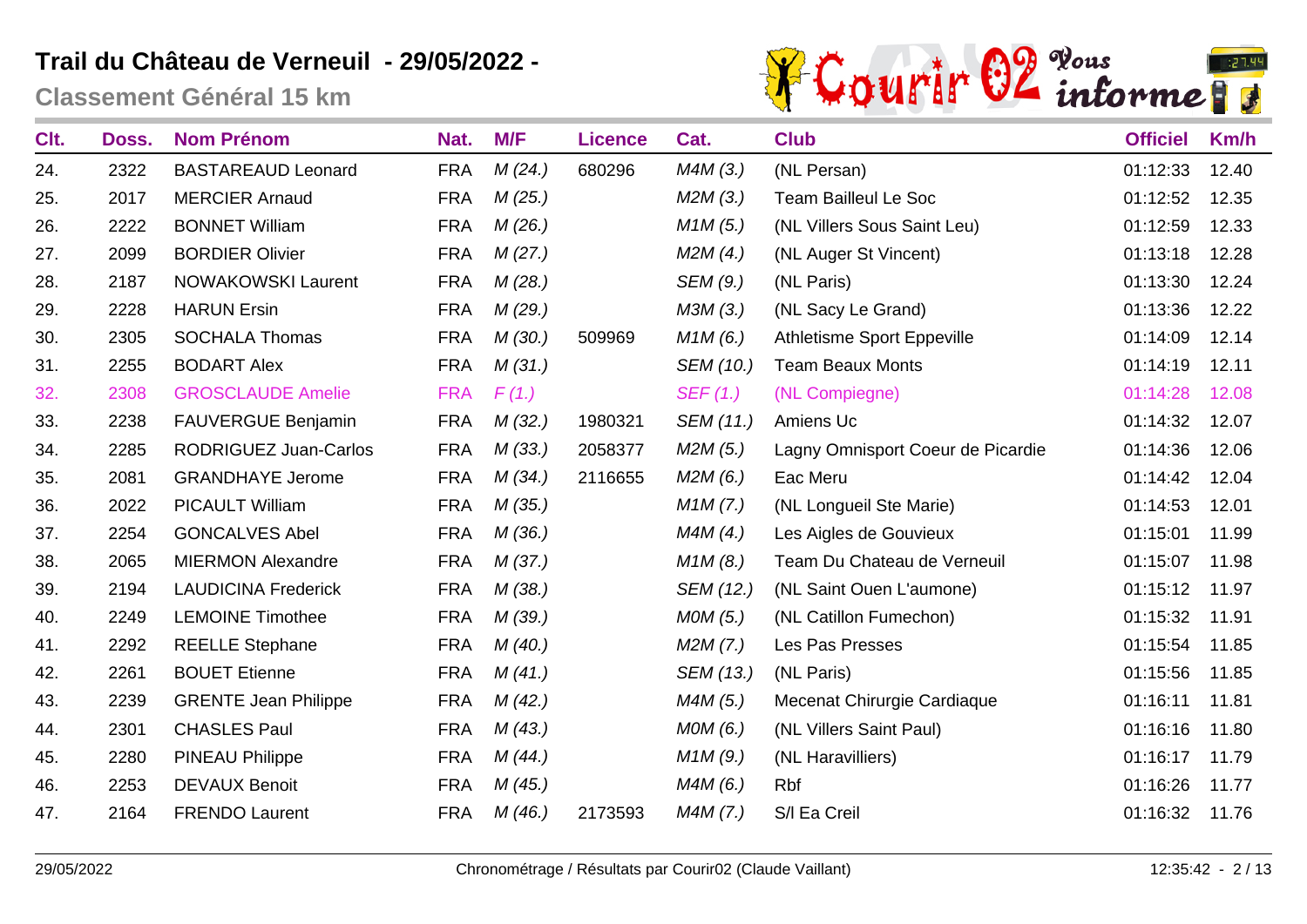

| Clt. | Doss. | <b>Nom Prénom</b>              | Nat.       | M/F     | <b>Licence</b> | Cat.      | <b>Club</b>                    | <b>Officiel</b> | Km/h  |
|------|-------|--------------------------------|------------|---------|----------------|-----------|--------------------------------|-----------------|-------|
| 48.  | 2225  | <b>SENEZ Fabrice</b>           | <b>FRA</b> | M(47.)  |                | M3M(4.)   | (NL Senlis)                    | 01:16:41        | 11.73 |
| 49.  | 2265  | <b>RECLUS Pascal</b>           | <b>FRA</b> | M(48.)  | 697666         | M4M(8.)   | <b>Auvers Athletisme</b>       | 01:16:52        | 11.70 |
| 50.  | 2251  | <b>DOLLET Clement</b>          | <b>FRA</b> | M (49.) |                | SEM (14.) | Justice League                 | 01:16:58        | 11.69 |
| 51.  | 2150  | <b>FAUTRA MONTOUT Fabienne</b> | <b>FRA</b> | F(2.)   | 297135         | M3F(1.)   | <b>Livry Gargan Athletisme</b> | 01:16:58        | 11.69 |
| 52.  | 2137  | <b>BENEVENT Patrick</b>        | <b>FRA</b> | M(50.)  |                | M4M (9.)  | <b>Boran Sur Oise</b>          | 01:17:00        | 11.68 |
| 53.  | 2046  | <b>DESSEAUX Ludovic</b>        | <b>FRA</b> | M(51.)  |                | MOM(7.)   | As Verberie                    | 01:17:15        | 11.65 |
| 54.  | 2121  | <b>HEBERT Christophe</b>       | <b>FRA</b> | M(52.)  | 2010062        | M3M (5.)  | <b>Montdidier Athletix</b>     | 01:17:17        | 11.64 |
| 55.  | 2068  | <b>CADAS Cloe</b>              | <b>FRA</b> | F(3.)   |                | SEF(2.)   | <b>Beauvais Triathlon</b>      | 01:17:17        | 11.64 |
| 56.  | 2278  | <b>KAZMIERCZAK Enzo</b>        | <b>FRA</b> | M(53.)  |                | ESM(2.)   | (NL Fitz-James)                | 01:17:37        | 11.59 |
| 57.  | 2234  | <b>SAUSSAY Michel</b>          | <b>FRA</b> | M(54)   |                | M2M(8.)   | (NL Plailly)                   | 01:17:50        | 11.56 |
| 58.  | 2320  | PEREIRA Manuel                 | <b>FRA</b> | M(55.)  |                | M3M (6.)  | (NL Amblainville)              | 01:18:18        | 11.49 |
| 59.  | 2315  | FRITSCH Jim                    | <b>FRA</b> | M(56.)  | 2315730        | SEM (15.) | Saint Just Athletisme          | 01:18:19        | 11.49 |
| 60.  | 2294  | <b>LOEUILLET Thomas</b>        | <b>FRA</b> | M(57.)  |                | MOM (8.)  | (NL Dieppe)                    | 01:18:26        | 11.47 |
| 61.  | 2133  | <b>DONNY Mickael</b>           | <b>FRA</b> | M(58.)  | 2263967        | M1M(10.)  | Ac Cauffry-Liancourt-Rant-Laig | 01:18:27        | 11.47 |
| 62.  | 2062  | <b>NEVEU Gervais</b>           | <b>FRA</b> | M (59.) |                | M2M (9.)  | Les Gr                         | 01:18:36        | 11.45 |
| 63.  | 2063  | <b>BOUCHER Mathieu</b>         | <b>FRA</b> | M(60.)  |                | M1M(11.)  | Les Gr                         | 01:18:36        | 11.45 |
| 64.  | 2211  | <b>DUTILLEUL David</b>         | <b>FRA</b> | M(61.)  |                | M3M (7.)  | (NL Verneuil En Halatte)       | 01:18:38        | 11.44 |
| 65.  | 2165  | <b>INNOCENT Marc</b>           | <b>FRA</b> | M(62.)  | 1603217        | M4M (10.) | Ac Cauffry-Liancourt-Rant-Laig | 01:18:45        | 11.43 |
| 66.  | 2095  | <b>LAMARRE Laurent</b>         | <b>FRA</b> | M(63.)  |                | M2M (10.) | Asc Drancy                     | 01:18:51        | 11.41 |
| 67.  | 2298  | <b>DUMONT Cedric</b>           | <b>FRA</b> | M(64)   |                | M1M(12.)  | (NL Agnetz)                    | 01:18:58        | 11.39 |
| 68.  | 2147  | <b>CHATELAINT Michel</b>       | <b>FRA</b> | M(65.)  |                | M7M (1.)  | Asc Drancy                     | 01:19:00        | 11.39 |
| 69.  | 2123  | <b>LEPLUMEY Claude</b>         | <b>FRA</b> | M(66.)  | 877441         | M3M (8.)  | Ea Cergy Pontoise Athletisme * | 01:19:00        | 11.39 |
| 70.  | 2276  | <b>BOYER Fabien</b>            | <b>FRA</b> | M(67.)  |                | SEM (16.) | (NL Fitz James)                | 01:19:12        | 11.36 |
| 71.  | 2135  | <b>POULAIN Robert</b>          | <b>FRA</b> | M(68.)  | 1331184        | M4M (11.) | <b>Montdidier Athletix</b>     | 01:19:16        | 11.35 |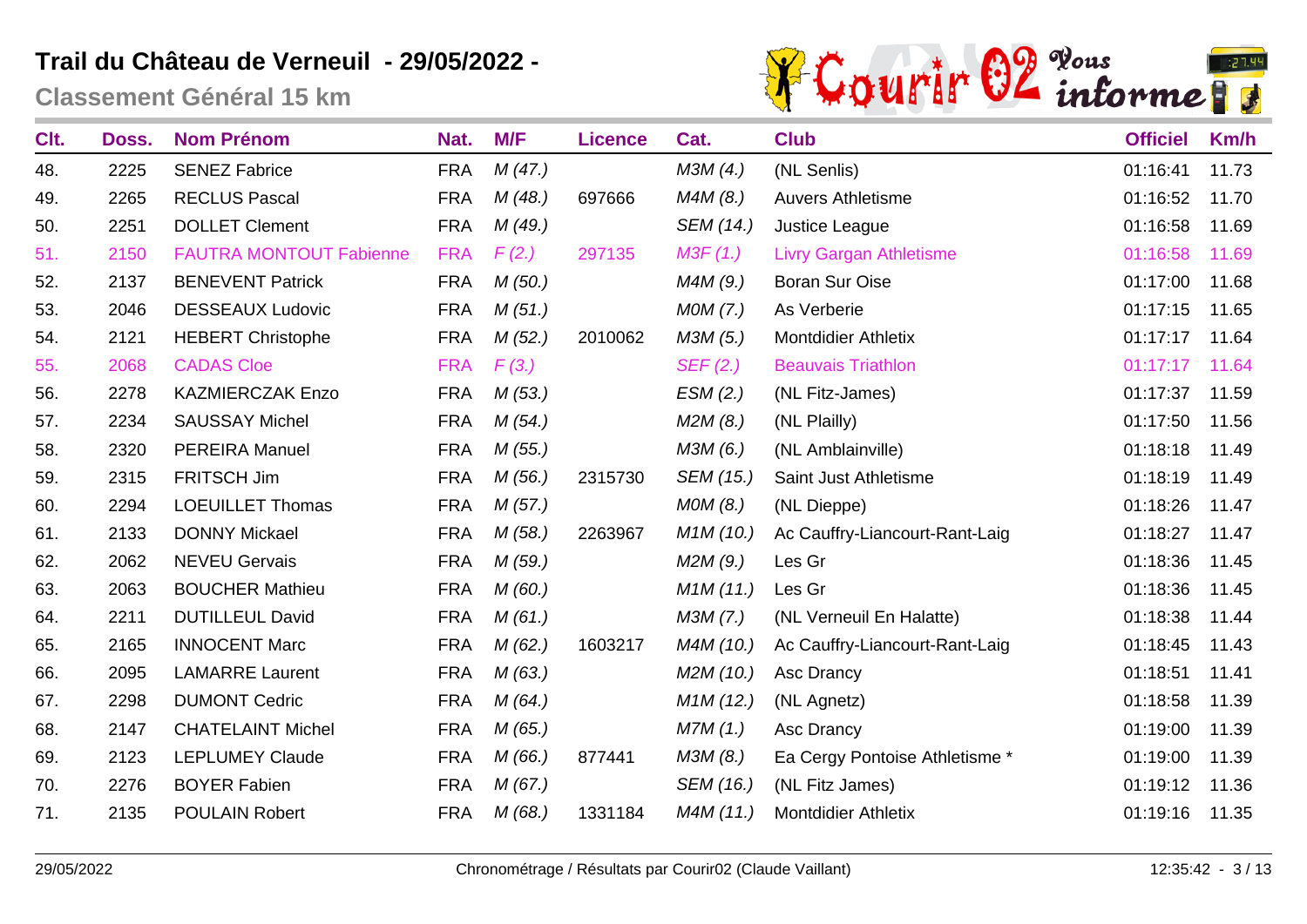

| Clt. | Doss. | <b>Nom Prénom</b>        | Nat.       | M/F     | <b>Licence</b> | Cat.      | <b>Club</b>                    | <b>Officiel</b> | Km/h  |
|------|-------|--------------------------|------------|---------|----------------|-----------|--------------------------------|-----------------|-------|
| 72.  | 2233  | <b>WINTREBERT Herve</b>  | <b>FRA</b> | M(69.)  | 1308054        | M3M (9.)  | S/I Nogent Sur Oise Athletisme | 01:19:38        | 11.30 |
| 73.  | 2005  | <b>THUMARIN Jean-Luc</b> | <b>FRA</b> | M(70.)  |                | M2M(11.)  | Les Aigles de Gouvieux         | 01:20:09        | 11.23 |
| 74.  | 2001  | <b>LEPINE Vincent</b>    | <b>FRA</b> | M(71.)  |                | M1M(13.)  | (NL Santes)                    | 01:20:15        | 11.21 |
| 75.  | 2209  | <b>BODIN Helene</b>      | <b>FRA</b> | F(4)    |                | SEF(3.)   | (NL Paris)                     | 01:20:17        | 11.21 |
| 76.  | 2309  | <b>LUTZ Laurent</b>      | <b>FRA</b> | M(72.)  |                | M3M (10.) | (NL Moussy Le Neuf)            | 01:20:23        | 11.19 |
| 77.  | 2071  | <b>LECLERE Vincent</b>   | <b>FRA</b> | M(73.)  |                | M1M(14.)  | Team Du Chateau de Verneuil    | 01:20:24        | 11.19 |
| 78.  | 2160  | <b>BOITEL Raphael</b>    | <b>FRA</b> | M(74)   |                | M2M(12.)  | (NL Gilocourt)                 | 01:20:31        | 11.17 |
| 79.  | 2207  | <b>DOROTHEE Didier</b>   | <b>FRA</b> | M(75.)  |                | M3M (11.) | (NL Villers Sous Saint Leu)    | 01:20:46        | 11.14 |
| 80.  | 2032  | <b>DEMAZURE Antoine</b>  | <b>FRA</b> | M(76.)  |                | SEM (17.) | (NL Maisoncelle-Saint-Pierre)  | 01:20:47        | 11.14 |
| 81.  | 2317  | <b>BORNSIAK Clement</b>  | <b>FRA</b> | M(77.)  | 2311951        | SEM (18.) | Saint Just Athletisme          | 01:20:51        | 11.13 |
| 82.  | 2303  | PELLETIER Loic           | <b>FRA</b> | M(78.)  |                | M1M(15.)  | Team Du Chateau de Verneuil    | 01:20:53        | 11.12 |
| 83.  | 2073  | <b>BOULANGER Florent</b> | <b>FRA</b> | M(79.)  |                | SEM (19.) | Actemium                       | 01:21:00        | 11.11 |
| 84.  | 2216  | <b>MILLE Gerald</b>      | <b>FRA</b> | M(80.)  |                | M3M (12.) | <b>Team Ponchon</b>            | 01:21:03        | 11.10 |
| 85.  | 2184  | <b>LEMAIRE Amandine</b>  | <b>FRA</b> | F(5.)   | 2097923        | M1F(1.)   | Ac Cauffry-Liancourt-Rant-Laig | 01:21:06        | 11.09 |
| 86.  | 2314  | <b>ARRETO Hugo</b>       | <b>FRA</b> | M(81.)  |                | ESM(3.)   | (NL Marly La Ville)            | 01:21:08        | 11.09 |
| 87.  | 2269  | <b>CATELAIN Philippe</b> | <b>FRA</b> | M(82.)  |                | M2M (13.) | Team #35                       | 01:21:18        | 11.07 |
| 88.  | 2172  | <b>CHARDIN Dominique</b> | <b>FRA</b> | M(83.)  | 1737688        | M6M (1.)  | S/I Nogent Sur Oise Athletisme | 01:21:22        | 11.06 |
| 89.  | 2205  | <b>BOURNIZIEN Thomas</b> | <b>FRA</b> | M(84)   |                | M1M(16.)  | (NL Trosly-Breuil)             | 01:21:32        | 11.04 |
| 90.  | 2124  | <b>GARNIER Thomas</b>    | <b>FRA</b> | M(85.)  |                | SEM (20.) | (NL Argenteuil)                | 01:21:42        | 11.01 |
| 91.  | 2289  | <b>BAUDET Guillaume</b>  | <b>FRA</b> | M (86.) |                | M1M(17.)  | (NL Breuil Le Sev)             | 01:21:50        | 10.99 |
| 92.  | 2266  | <b>CHRISTIEN Perrine</b> | <b>FRA</b> | F(6.)   |                | MOF(1.)   | <b>Raid Nature Butry</b>       | 01:21:57        | 10.98 |
| 93.  | 2270  | <b>GOURDEAU Eric</b>     | <b>FRA</b> | M(87.)  |                | M4M (12.) | (NL Bethisy Saint Pierre)      | 01:22:05        | 10.96 |
| 94.  | 2300  | <b>VERSEAU Nicolas</b>   | <b>FRA</b> | M (88.) |                | SEM (21.) | (NL Troyes)                    | 01:22:14        | 10.94 |
| 95.  | 2221  | <b>BATYS Cyril</b>       | <b>FRA</b> | M(89.)  |                | M1M(18.)  | <b>Team Yoco</b>               | 01:22:23        | 10.92 |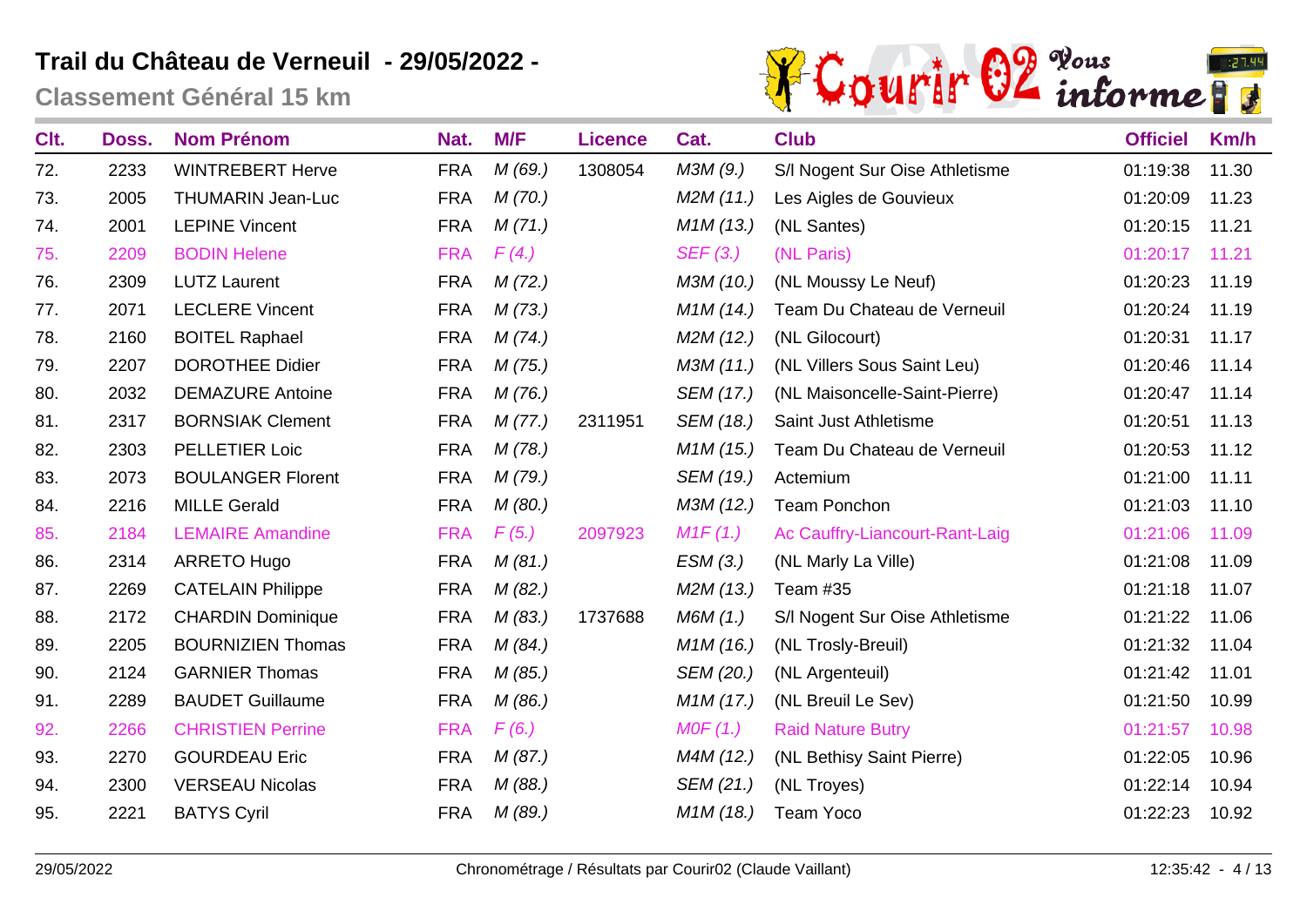

| Clt. | Doss. | <b>Nom Prénom</b>            | Nat.       | M/F      | <b>Licence</b> | Cat.                   | <b>Club</b>                                 | <b>Officiel</b> | Km/h  |
|------|-------|------------------------------|------------|----------|----------------|------------------------|---------------------------------------------|-----------------|-------|
| 96.  | 2075  | <b>GRANDCAMP Eric</b>        | <b>FRA</b> | M(90.)   | 734660         | M4M (13.)              | Les Aigles de Gouvieux                      | 01:22:24        | 10.92 |
| 97.  | 2213  | <b>AIT-AISSA Selim</b>       | <b>FRA</b> | M(91.)   |                | M3M (13.)              | (NL Mse)                                    | 01:22:25        | 10.92 |
| 98.  | 2193  | <b>VANDENBERGHE Vincent</b>  | <b>FRA</b> | M(92.)   |                | MOM(9.)                | Co Fleurines                                | 01:22:32        | 10.90 |
| 99.  | 2045  | <b>LOPES Thibault</b>        | <b>FRA</b> | M(93.)   |                | SEM (22.)              | (NL Bazicourt)                              | 01:22:36        | 10.89 |
| 100. | 2229  | <b>LE GOFF Nicolas</b>       | <b>FRA</b> | M(94)    |                | M <sub>1</sub> M (19.) | Team Du Chateau de Verneuil                 | 01:22:43        | 10.88 |
| 101. | 2188  | PAPADIA Jean-Marc            | <b>FRA</b> | M(95.)   |                | M3M (14.)              | Co Fleurines                                | 01:22:54        | 10.85 |
| 102. | 2082  | <b>DUFEUILLE Jose</b>        | <b>FRA</b> | M(96.)   | 461780         | M5M (1.)               | Eac Meru                                    | 01:23:04        | 10.83 |
| 103. | 2312  | <b>SADI Asim</b>             | <b>FRA</b> | M(97.)   |                | MOM (10.)              | <b>Crossfit Alata</b>                       | 01:23:12        | 10.81 |
| 104. | 2055  | <b>SERRES Yannick</b>        | <b>FRA</b> | M (98.)  |                | MOM (11.)              | (NL Senlis)                                 | 01:23:14        | 10.81 |
| 105. | 2175  | <b>ZIDAT Ahmed</b>           | <b>FRA</b> | M (99.)  | 723389         | M4M (14.)              | S/I Nogent Sur Oise Athletisme              | 01:23:17        | 10.80 |
| 106. | 2178  | <b>LEROY Olivier</b>         | <b>FRA</b> | M(100.)  | 1103661        | M4M (15.)              | S/I Entente Sportive Nanterre Athletic Club | 01:23:18        | 10.80 |
| 107. | 2066  | <b>FOURNIER Nicolas</b>      | <b>FRA</b> | M(101.)  |                | MOM (12.)              | As Verberie                                 | 01:23:28        | 10.78 |
| 108. | 2283  | <b>LAVOLLEE Mathilde</b>     | <b>FRA</b> | F(7)     |                | SEF(4.)                | (NL Angy)                                   | 01:23:30        | 10.77 |
| 109. | 2284  | <b>LAVOLLEE Didier</b>       | <b>FRA</b> | M(102.)  |                | M3M (15.)              | (NL Angy)                                   | 01:23:31        | 10.77 |
| 110. | 2272  | <b>GOURDEAU Claire</b>       | <b>FRA</b> | F(8.)    |                | EST(1.)                | (NL Bethisy Saint Pierre)                   | 01:23:32        | 10.77 |
| 111. | 2072  | <b>VALERE Denis</b>          | <b>FRA</b> | M(103.)  |                | M4M (16.)              | Actemium                                    | 01:23:36        | 10.76 |
| 112. | 2304  | <b>LANGLOIS Ludovic</b>      | <b>FRA</b> | M(104.)  |                | M <sub>1</sub> M (20.) | (NL Le Meux)                                | 01:23:49        | 10.73 |
| 113. | 2127  | <b>LOPES Martinho</b>        | <b>FRA</b> | M(105.)  |                | M2M (14.)              | (NL Saint Maximin)                          | 01:24:06        | 10.70 |
| 114. | 2186  | <b>TAINTURIER Maud</b>       | <b>FRA</b> | F(9.)    |                | M2F(1.)                | Les Aigles de Gouvieux                      | 01:24:11        | 10.69 |
| 115. | 2142  | <b>HEME Jean-Marc</b>        | <b>FRA</b> | M(106.)  |                | M5M(2.)                | Run Des Potes                               | 01:24:21        | 10.67 |
| 116. | 2024  | <b>VREVEN Mathieu</b>        | <b>FRA</b> | M(107.)  |                | SEM (23.)              | (NL Sacy Le Grand)                          | 01:24:28        | 10.65 |
| 117. | 2167  | <b>BIZEAU Loic</b>           | <b>FRA</b> | M(108.)  |                | M2M (15.)              | (NL Vineuil Saint Firmin)                   | 01:24:39        | 10.63 |
| 118. | 2134  | <b>DE MIGUEL Anne-Sophie</b> | <b>FRA</b> | F(10.)   |                | M2F(2.)                | Team Du Chateau de Verneuil                 | 01:24:52        | 10.60 |
| 119. | 2021  | <b>LECOU Gerard</b>          | <b>FRA</b> | M (109.) |                | M7M(2.)                | (NL Liancourt)                              | 01:24:54        | 10.60 |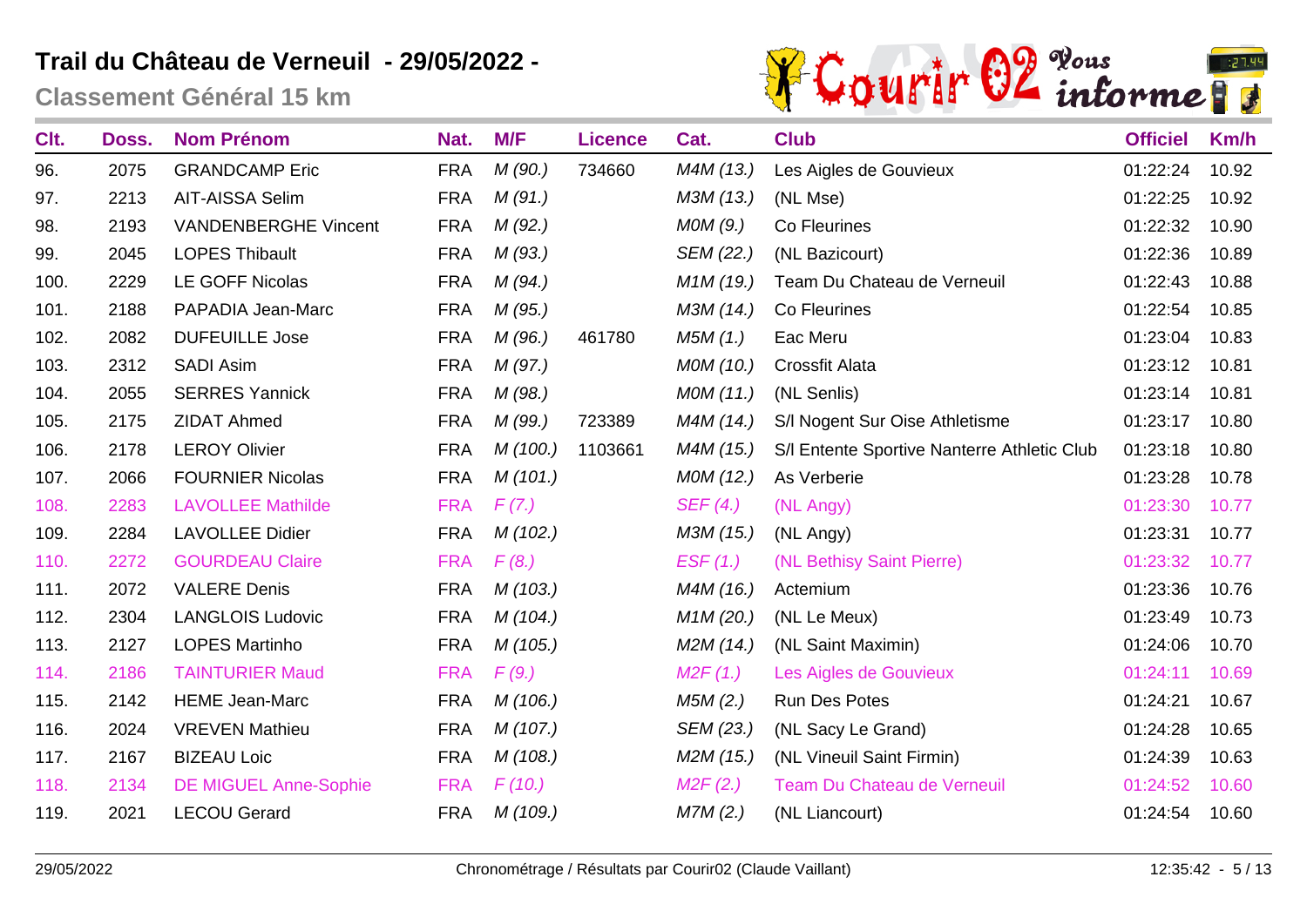

| Clt. | Doss. | <b>Nom Prénom</b>              | Nat.       | M/F      | <b>Licence</b> | Cat.      | <b>Club</b>                    | <b>Officiel</b> | Km/h  |
|------|-------|--------------------------------|------------|----------|----------------|-----------|--------------------------------|-----------------|-------|
| 120. | 2158  | <b>DELBART Gregory</b>         | <b>FRA</b> | M(110.)  |                | M1M (21.) | (NL Compiegne)                 | 01:25:11        | 10.56 |
| 121. | 2273  | <b>QUEMEN Virginie</b>         | <b>FRA</b> | F(11.)   |                | M2F(3.)   | (NL Fitz-James)                | 01:25:12        | 10.56 |
| 122. | 2226  | <b>DOUA Benjamin</b>           | <b>FRA</b> | M(111.)  |                | M1M (22.) | Les Pas Presses                | 01:25:12        | 10.56 |
| 123. | 2170  | <b>AUTHEMAN Jean-Valentin</b>  | <b>FRA</b> | M(112.)  |                | M7M(3.)   | Provencal                      | 01:25:21        | 10.54 |
| 124. | 2030  | <b>DEGUEILLE Sandy</b>         | <b>FRA</b> | M(113.)  |                | M2M (16.) | (NL Francieres)                | 01:25:34        | 10.51 |
| 125. | 2042  | <b>CAROUGE Jonathan</b>        | <b>FRA</b> | M(114.)  |                | MOM (13.) | (NL Saint Maur)                | 01:25:38        | 10.51 |
| 126. | 2140  | <b>NOWAKOWSKI Vincent</b>      | <b>FRA</b> | M(115.)  |                | SEM (24.) | (NL Verneuil En Halatte)       | 01:25:39        | 10.50 |
| 127. | 2107  | <b>ANDRIJEVIC Thomas</b>       | <b>FRA</b> | M(116.)  |                | SEM (25.) | (NL Margny-Les-Compiegne)      | 01:25:42        | 10.50 |
| 128. | 2067  | <b>AMIOT Benjamin</b>          | <b>FRA</b> | M(117.)  |                | SEM (26.) | (NL Verneuil En Halatte)       | 01:25:44        | 10.49 |
| 129. | 2217  | <b>BINSSE Jean-Christophe</b>  | <b>FRA</b> | M(118.)  |                | M1M (23.) | (NL Cauvigny)                  | 01:25:46        | 10.49 |
| 130. | 2079  | <b>DUDEK Bruno</b>             | <b>FRA</b> | M(119.)  | 2297636        | M4M (17.) | S/I Asic Orry La Ville         | 01:25:51        | 10.48 |
| 131. | 2199  | <b>SAROUILLE Herve</b>         | <b>FRA</b> | M(120.)  |                | M5M(3.)   | (NL Grandvillers Aux Bois)     | 01:25:55        | 10.47 |
| 132. | 2335  | <b>DETREZ Luc</b>              | <b>FRA</b> | M(121.)  |                | MOM (14.) | (NL Croye Le Foret)            | 01:25:57        | 10.47 |
| 133. | 2223  | <b>BASSIEN-CAPSA Alain</b>     | <b>FRA</b> | M(122.)  | 1528757        | M5M(4.)   | S/I Nogent Sur Oise Athletisme | 01:25:58        | 10.47 |
| 134. | 2171  | <b>CARPENTIER Jean</b>         | <b>FRA</b> | M(123.)  | 450650         | M7M(4.)   | S/I Nogent Sur Oise Athletisme | 01:25:58        | 10.46 |
| 135. | 2174  | <b>MARGINET Sebastien</b>      | <b>FRA</b> | M(124.)  | 1779945        | M3M (16.) | S/I Nogent Sur Oise Athletisme | 01:25:58        | 10.46 |
| 136. | 2173  | <b>LAHACHE Anouk</b>           | <b>FRA</b> | F(12.)   | 1018605        | M3F(2.)   | S/I Nogent Sur Oise Athletisme | 01:25:58        | 10.46 |
| 137. | 2077  | <b>MADELAINE Laurence</b>      | <b>FRA</b> | F(13.)   |                | M2F(4)    | Vbe <sub>14</sub>              | 01:26:01        | 10.46 |
| 138. | 2237  | <b>GRANDJEAN Jean Baptiste</b> | <b>FRA</b> | M (125.) |                | MOM (15.) | <b>Team Yoco</b>               | 01:26:03        | 10.46 |
| 139. | 2182  | <b>TABOULET Samuel</b>         | <b>FRA</b> | M(126.)  |                | M2M (17.) | Rbf                            | 01:26:25        | 10.41 |
| 140. | 2302  | <b>MORCRETTE Guillaume</b>     | <b>FRA</b> | M(127.)  |                | MOM (16.) | (NL Saint Leu D'esserent)      | 01:26:32        | 10.40 |
| 141. | 2102  | <b>ATTARD Jonathan</b>         | <b>FRA</b> | M(128.)  |                | MOM (17.) | (NL Pont Sainte Maxence)       | 01:26:35        | 10.39 |
| 142. | 2259  | <b>LEMAITRE Geoffrey</b>       | <b>FRA</b> | M (129.) |                | SEM (27.) | Rbf                            | 01:27:02        | 10.34 |
| 143. | 2203  | <b>PRONE Patrice</b>           | <b>FRA</b> | M(130.)  |                | M1M (24.) | (NL Verneuil-En-Halatte)       | 01:27:05        | 10.33 |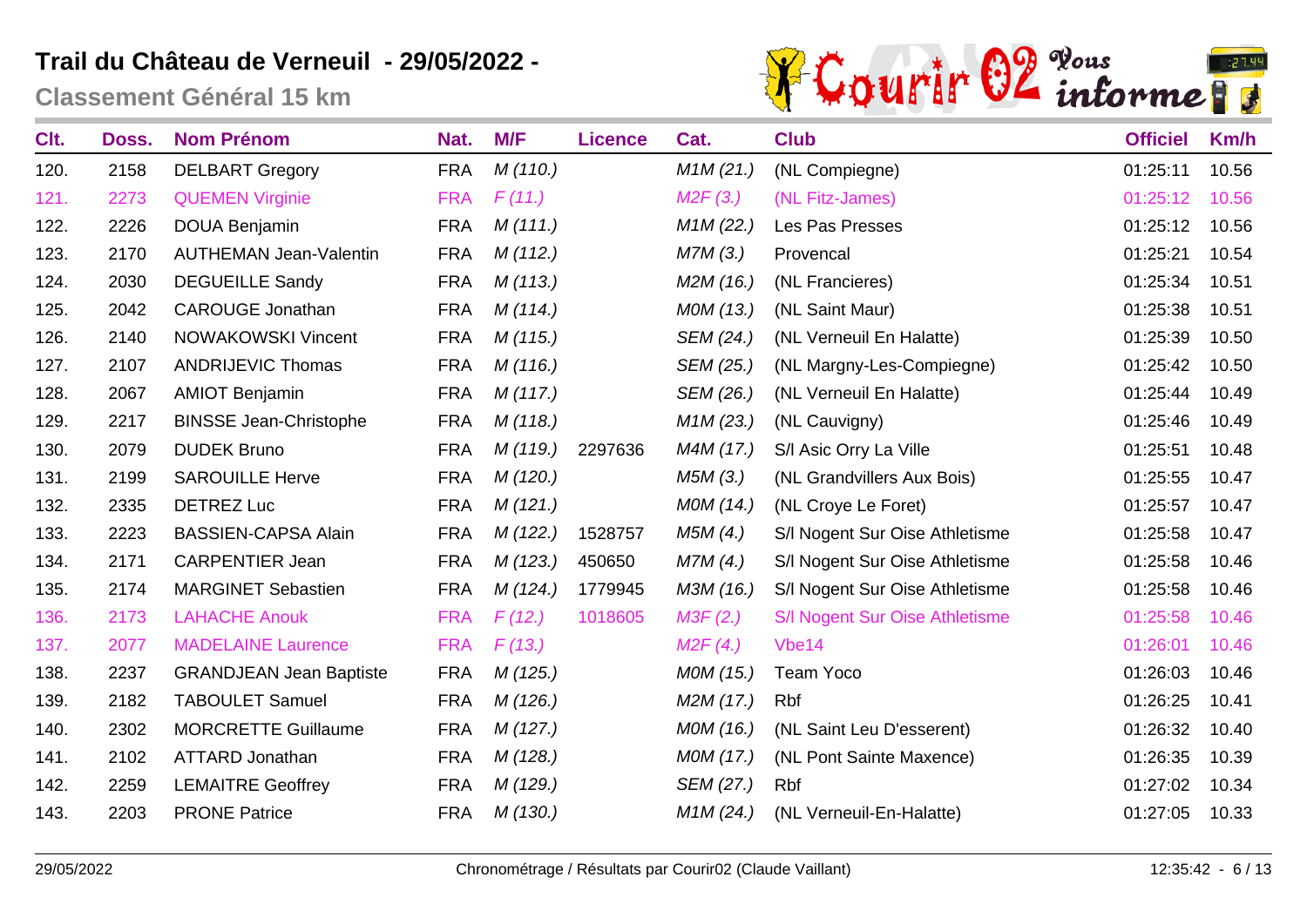

| Clt. | Doss. | <b>Nom Prénom</b>           | Nat.       | M/F      | <b>Licence</b> | Cat.                              | <b>Club</b>                       | <b>Officiel</b> | Km/h  |
|------|-------|-----------------------------|------------|----------|----------------|-----------------------------------|-----------------------------------|-----------------|-------|
| 144. | 2299  | <b>TERNACLE Julien</b>      | <b>FRA</b> | M(131.)  | 2335175        | MOM (18.)                         | Canejan Athletisme                | 01:27:08        | 10.32 |
| 145. | 2138  | <b>LIS Grzegorz</b>         | <b>FRA</b> | M(132.)  |                | M1M (25.)                         | Lg Renovation                     | 01:27:09        | 10.32 |
| 146. | 2115  | <b>DUFRENNE Michael</b>     | <b>FRA</b> | M(133.)  |                | M <sub>1</sub> M (26.)            | (NL Verneuil En Halatte)          | 01:27:11        | 10.32 |
| 147. | 2080  | <b>MAHAUT Elise</b>         | <b>FRA</b> | F(14)    |                | SEF (5.)                          | (NL Lamorlaye)                    | 01:27:12        | 10.32 |
| 148. | 2218  | <b>PECHON Karine</b>        | <b>FRA</b> | F(15.)   | 2082627        | M2F(5.)                           | <b>Montdidier Athletix</b>        | 01:27:14        | 10.31 |
| 149. | 2111  | <b>MENTZ Milkha</b>         | <b>FRA</b> | F(16.)   |                | SEF(6.)                           | (NL Verneuil Sur Seine)           | 01:27:21        | 10.30 |
| 150. | 2291  | <b>TELDJI Norredine</b>     | <b>FRA</b> | M (134.) | 1560616        | M4M (18.)                         | Eac Meru                          | 01:27:29        | 10.28 |
| 151. | 2179  | <b>VARE Virginie</b>        | <b>FRA</b> | F(17.)   | 1779553        | M2F(6.)                           | Ac Cauffry-Liancourt-Rant-Laig    | 01:28:04        | 10.21 |
| 152. | 2144  | <b>PROISY Jean-Claude</b>   | <b>FRA</b> | M(135.)  | 2196620        | M6M(2.)                           | Lagny Omnisport Coeur de Picardie | 01:28:07        | 10.21 |
| 153. | 2257  | <b>NUYTENS Nathanael</b>    | <b>FRA</b> | M(136.)  |                | ESM(4.)                           | Rbf                               | 01:28:11        | 10.20 |
| 154. | 2166  | <b>AUGER Valerie</b>        | <b>FRA</b> | F(18.)   | 102044         | M3F(3.)                           | Ac Cauffry-Liancourt-Rant-Laig    | 01:28:13        | 10.20 |
| 155. | 2132  | <b>IRIART Fantine</b>       | <b>FRA</b> | F(19.)   | 2426731        | MOF(2.)                           | Ac Cauffry-Liancourt-Rant-Laig    | 01:28:15        | 10.19 |
| 156. | 2252  | <b>KRUC Michel</b>          | <b>FRA</b> | M(137.)  |                | M5M (5.)                          | (NL Hondainville)                 | 01:28:20        | 10.18 |
| 157. | 2076  | <b>LECAILLE Laurent</b>     | <b>FRA</b> | M (138.) | 1767895        | M2M (18.)                         | Ac Clermont-Sur-Oise              | 01:28:21        | 10.18 |
| 158. | 2277  | <b>LINO Gerard</b>          | <b>FRA</b> | M (139.) |                | M3M (17.)                         | <b>RBF</b>                        | 01:28:29        | 10.17 |
| 159. | 2230  | <b>PAQUET Florent</b>       | <b>FRA</b> | M(140.)  | 2435656        | MOM (19.)                         | S/I Ea Creil                      | 01:29:13        | 10.08 |
| 160. | 2053  | <b>DAGNIAUX Alexandre</b>   | <b>FRA</b> | M(141.)  |                | MOM (20.)                         | (NL Brunvillers La Motte)         | 01:29:15        | 10.08 |
| 161. | 2248  | <b>HANNION Elodie</b>       | <b>FRA</b> | F(20.)   |                | MOF(3.)                           | (NL Senlis)                       | 01:29:28        | 10.06 |
| 162. | 2231  | <b>CHAMBERLIN Aurelie</b>   | <b>FRA</b> | F(21.)   | 2432498        | MOF(4.)                           | S/I Ea Creil                      | 01:29:29        | 10.05 |
| 163. | 2192  | <b>KHAZZANI Hassan</b>      | <b>FRA</b> | M(142.)  |                | M5M (6.)                          | Co Fleurines                      | 01:29:31        | 10.05 |
| 164. | 2043  | <b>COLSON Yohan</b>         | <b>FRA</b> | M(143.)  |                | M <sub>1</sub> M <sub>(27.)</sub> | (NL Saint Martin Aux Bois)        | 01:29:33        | 10.05 |
| 165. | 2191  | <b>MAGNIEZ Franck</b>       | <b>FRA</b> | M(144)   |                | M4M (19.)                         | Co Fleurines                      | 01:29:34        | 10.04 |
| 166. | 2227  | <b>ARNOUX Jean-Baptiste</b> | <b>FRA</b> | M (145.) |                | SEM (28.)                         | (NL Froissy)                      | 01:29:43        | 10.03 |
| 167. | 2246  | <b>LEFRERE Yannick</b>      | <b>FRA</b> | M(146.)  |                | M2M (19.)                         | (NL Senlis)                       | 01:30:26        | 09.95 |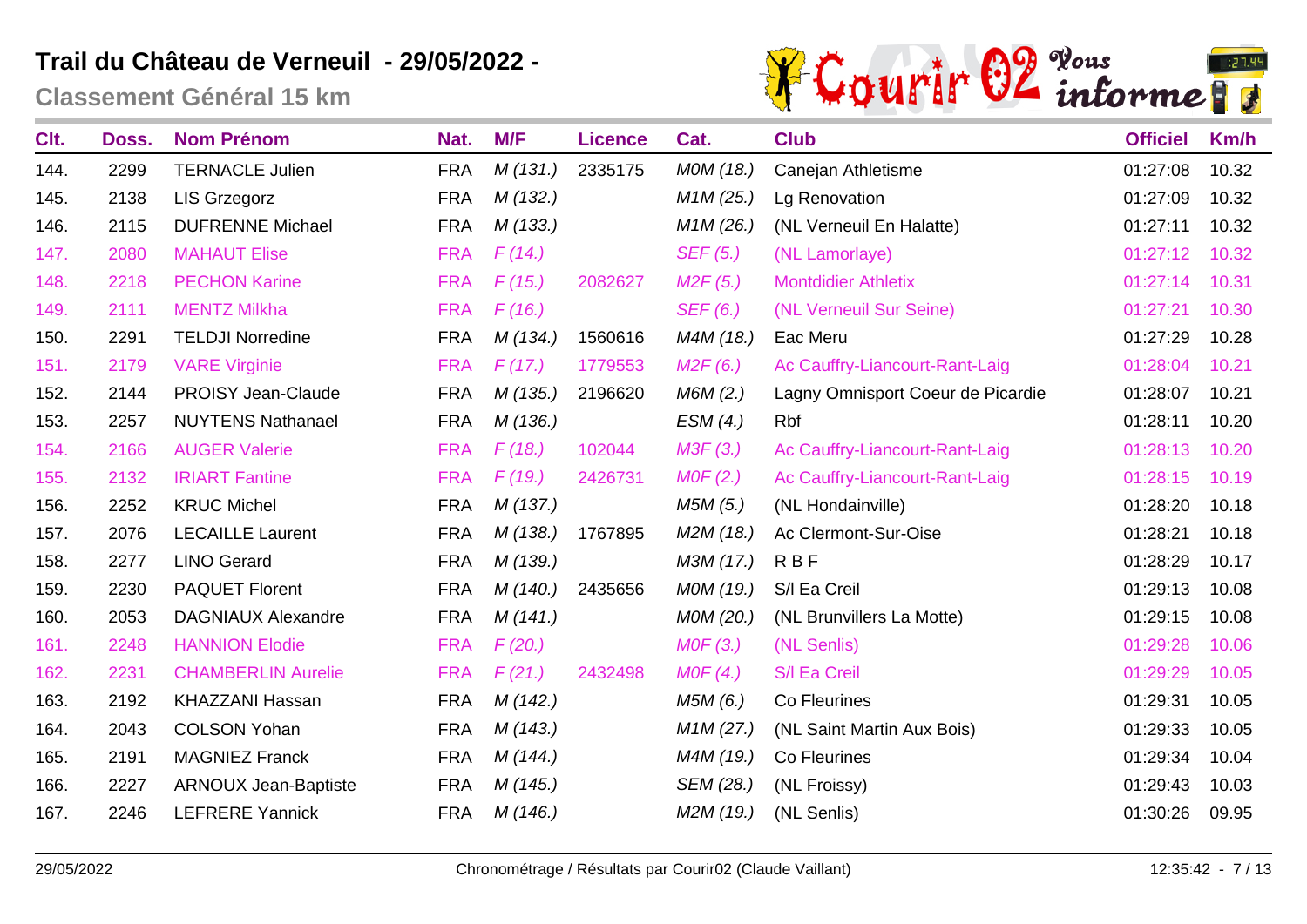

| Clt. | Doss. | <b>Nom Prénom</b>            | Nat.       | M/F      | <b>Licence</b> | Cat.                   | <b>Club</b>                    | <b>Officiel</b> | Km/h  |
|------|-------|------------------------------|------------|----------|----------------|------------------------|--------------------------------|-----------------|-------|
| 168. | 2106  | <b>GOMES Florence</b>        | <b>FRA</b> | F(22.)   |                | M1F(2.)                | (NL Thiers Sur Theve)          | 01:30:38        | 09.93 |
| 169. | 2011  | <b>VERGER Bernard</b>        | <b>FRA</b> | M(147.)  |                | M5M (7.)               | (NL Conflans-Sainte-Honorine)  | 01:30:44        | 09.91 |
| 170. | 2180  | <b>EVRARD Julien</b>         | <b>FRA</b> | M(148.)  |                | MOM(21.)               | Vcvh                           | 01:30:45        | 09.91 |
| 171. | 2206  | <b>DELVAL Alain</b>          | <b>FRA</b> | M (149.) |                | M7M(5.)                | (NL Chelles)                   | 01:30:46        | 09.91 |
| 172. | 2268  | <b>SERET Thierry</b>         | <b>FRA</b> | M(150.)  |                | M4M (20.)              | <b>Team Colgate</b>            | 01:30:49        | 09.91 |
| 173. | 2247  | <b>ALESI Charlotte</b>       | <b>FRA</b> | F(23.)   |                | SEF(7.)                | (NL Lamorlaye)                 | 01:30:50        | 09.90 |
| 174. | 2279  | <b>KAZMIERCZAK Tom</b>       | <b>FRA</b> | M(151.)  |                | JUM(1.)                | (NL Fitz-James)                | 01:30:51        | 09.90 |
| 175. | 2307  | <b>PELLETIER Stephane</b>    | <b>FRA</b> | M(152.)  |                | M3M (18.)              | A.s.verberie                   | 01:31:02        | 09.88 |
| 176. | 2120  | <b>GIRARDEAU Eric</b>        | <b>FRA</b> | M(153.)  |                | M3M (19.)              | (NL Clermont)                  | 01:31:09        | 09.87 |
| 177. | 2245  | <b>RODRIGUES Diamantino</b>  | <b>FRA</b> | M(154.)  | 541033         | M8M (1.)               | Amicale Du Val de Somme        | 01:31:16        | 09.86 |
| 178. | 2224  | <b>LAHACHE Stephane</b>      | <b>FRA</b> | M(155.)  | 1018602        | M4M (21.)              | S/I Nogent Sur Oise Athletisme | 01:31:24        | 09.84 |
| 179. | 2126  | <b>PERLIN Dominique</b>      | <b>FRA</b> | M(156.)  |                | M5M (8.)               | Les Potes                      | 01:31:34        | 09.82 |
| 180. | 2242  | <b>GALLAROTTI Thierry</b>    | <b>FRA</b> | M(157.)  |                | M4M (22.)              | (NL Senlis)                    | 01:31:41        | 09.81 |
| 181. | 2044  | <b>DANGOISSE Ludovic</b>     | <b>FRA</b> | M(158.)  | 2098179        | M2M (20.)              | <b>Asptt Compiegne</b>         | 01:31:43        | 09.81 |
| 182. | 2181  | <b>DUGUET Jean-Michel</b>    | <b>FRA</b> | M(159.)  |                | SEM (29.)              | Vcvh                           | 01:31:46        | 09.80 |
| 183. | 2136  | <b>ROLAND Lucie</b>          | <b>FRA</b> | F(24)    | 2056960        | SEF(8.)                | S/I Vga Compiegne              | 01:31:48        | 09.80 |
| 184. | 2130  | <b>GAMAL Osman</b>           | <b>FRA</b> | M(160.)  |                | M3M (20.)              | <b>Training Du Dimanche</b>    | 01:31:56        | 09.79 |
| 185. | 2139  | <b>BLOXIDGE Jean Jacques</b> | <b>FRA</b> | M(161.)  |                | M6M (3.)               | As Verberie                    | 01:31:56        | 09.78 |
| 186. | 2232  | <b>BOUTILLIER Tarik</b>      | <b>FRA</b> | M(162.)  |                | MOM (22.)              | (NL Pont Sainte Maxence)       | 01:31:57        | 09.78 |
| 187. | 2018  | <b>MERCIER Camille</b>       | <b>FRA</b> | F(25.)   |                | SEF(9.)                | <b>Team Bailleul Le Soc</b>    | 01:32:04        | 09.77 |
| 188. | 2202  | <b>GRANGER Geoffrey</b>      | <b>FRA</b> | M(163.)  |                | M <sub>1</sub> M (28.) | (NL Verneuil En Halatte)       | 01:32:14        | 09.75 |
| 189. | 2185  | <b>BOUREZ Christine</b>      | <b>FRA</b> | F(26.)   | 210676         | M5F(1.)                | S/I Ea Creil                   | 01:32:14        | 09.75 |
| 190. | 2131  | <b>FESSART Jean-Philippe</b> | <b>FRA</b> | M (164.) |                | M4M (23.)              | Les Pas Presses                | 01:32:17        | 09.75 |
| 191. | 2125  | <b>GARNIER Thierry</b>       | <b>FRA</b> | M(165.)  |                | M6M(4.)                | (NL Argenteuil)                | 01:32:48        | 09.69 |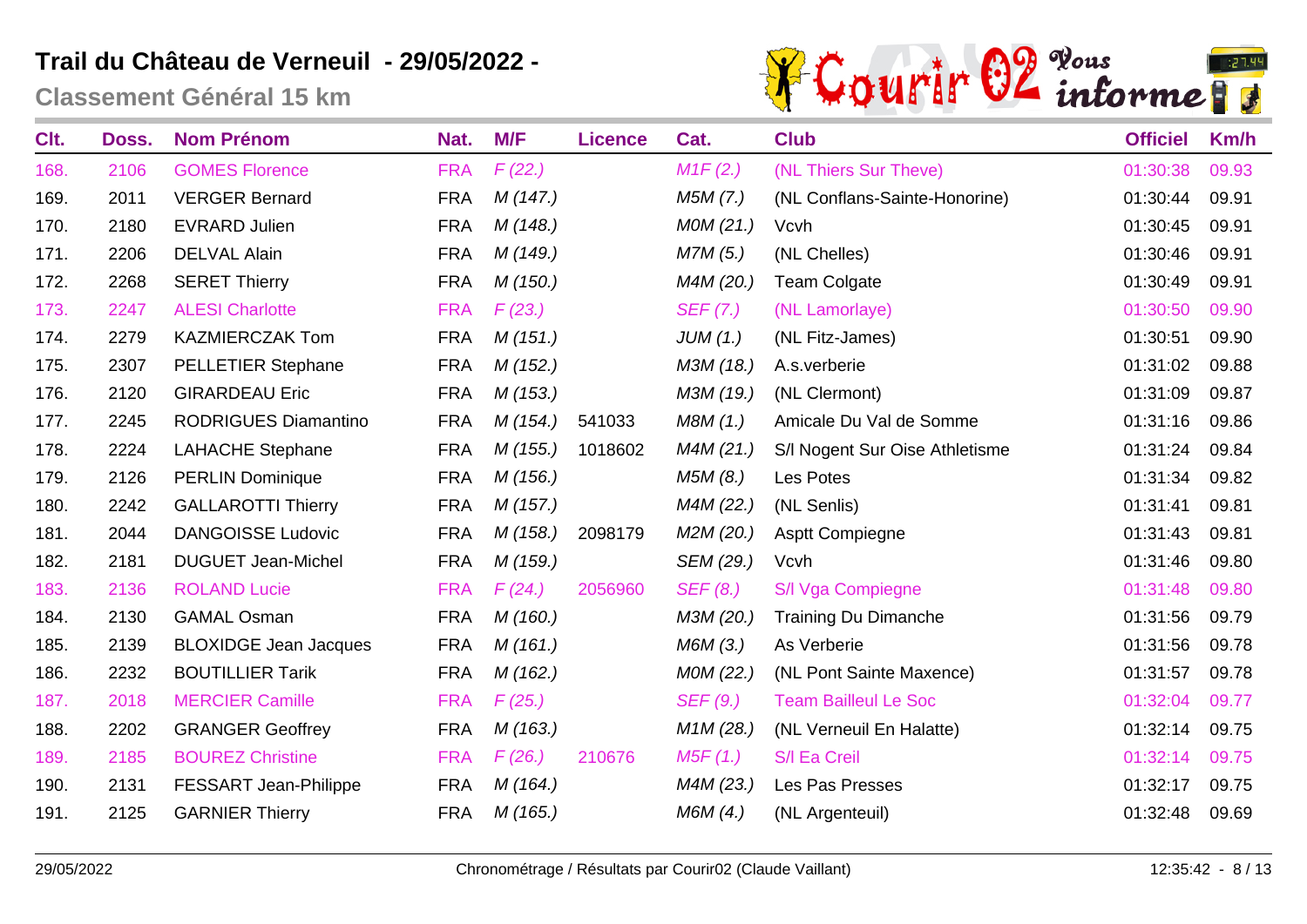

| Clt. | Doss. | <b>Nom Prénom</b>              | Nat.       | M/F      | <b>Licence</b> | Cat.                   | <b>Club</b>                        | <b>Officiel</b> | Km/h  |
|------|-------|--------------------------------|------------|----------|----------------|------------------------|------------------------------------|-----------------|-------|
| 192. | 2056  | <b>THIRION Maxime</b>          | <b>FRA</b> | M(166.)  |                | SEM (30.)              | Arkema                             | 01:32:51        | 09.69 |
| 193. | 2177  | <b>ROBASSE Florent</b>         | <b>FRA</b> | M(167.)  |                | SEM (31.)              | (NL Verberie)                      | 01:32:54        | 09.68 |
| 194. | 2012  | <b>BAILLY Jean-Philippe</b>    | <b>FRA</b> | M (168.) |                | M <sub>1</sub> M (29.) | (NL Longueil Sainte Marie)         | 01:33:13        | 09.65 |
| 195. | 2010  | <b>NOLIE Alexandre</b>         | <b>FRA</b> | M(169.)  |                | M2M(21.)               | (NL Longueil Sainte Marie)         | 01:33:13        | 09.65 |
| 196. | 2057  | <b>THIBAUT Christine</b>       | <b>FRA</b> | F(27)    |                | M2F(7.)                | <b>Team Du Chateau de Verneuil</b> | 01:33:14        | 09.65 |
| 197. | 2316  | <b>PELERIN Emilie</b>          | <b>FRA</b> | F(28.)   |                | M1F(3.)                | (NL Ermenonville)                  | 01:33:32        | 09.62 |
| 198. | 2103  | <b>GAY Coline</b>              | <b>FRA</b> | F(29.)   |                | EST(2.)                | (NL Clichy Sous Bois)              | 01:33:36        | 09.61 |
| 199. | 2059  | <b>GUILLIEN Clara</b>          | <b>FRA</b> | F(30.)   |                | SEF (10.)              | (NL Lamorlaye)                     | 01:33:40        | 09.60 |
| 200. | 2146  | <b>CHATELAINT Cristina</b>     | <b>FRA</b> | F(31.)   |                | M4F(1.)                | <b>Asc Drancy</b>                  | 01:33:41        | 09.60 |
| 201. | 2036  | <b>GARNIER Philippe</b>        | <b>FRA</b> | M (170.) |                | M4M (24.)              | Asc Drancy                         | 01:33:42        | 09.60 |
| 202. | 2039  | <b>MANGEAT Olivier</b>         | <b>FRA</b> | M(171.)  |                | M2M (22.)              | <b>Training Du Dimanche</b>        | 01:33:43        | 09.60 |
| 203. | 2060  | <b>REGOR Beatrice</b>          | <b>FRA</b> | F(32.)   |                | M3F(4.)                | (NL Gouvieux)                      | 01:33:45        | 09.60 |
| 204. | 2118  | <b>VOLIOT Marylene</b>         | <b>FRA</b> | F(33.)   |                | M3F(5.)                | (NL Ferrieres En Brie)             | 01:34:04        | 09.56 |
| 205. | 2002  | <b>COSTENOBLE Mathieu</b>      | <b>FRA</b> | M(172.)  |                | M2M (23.)              | (NL Santes)                        | 01:34:15        | 09.54 |
| 206. | 2048  | LE GAL Philippe                | <b>FRA</b> | M(173.)  |                | M3M (21.)              | (NL Verneuil En Halatte)           | 01:34:17        | 09.54 |
| 207. | 2097  | <b>DELAUNAY Jacky</b>          | <b>FRA</b> | M (174.) |                | M6M (5.)               | Asc Drancy                         | 01:34:17        | 09.54 |
| 208. | 2110  | <b>ROLAND Laurence</b>         | <b>FRA</b> | F(34)    |                | M4F(2.)                | <b>As Verberie</b>                 | 01:34:21        | 09.53 |
| 209. | 2086  | <b>VAN DE SYPE Christiane</b>  | <b>FRA</b> | F(35.)   |                | M5F(2.)                | <b>As Verberie</b>                 | 01:34:24        | 09.53 |
| 210. | 2313  | <b>ZIANE Salima</b>            | <b>FRA</b> | F(36.)   |                | MOF(5.)                | <b>Crossfit Alata</b>              | 01:34:32        | 09.52 |
| 211. | 2212  | <b>ACIMOVIC Camille</b>        | <b>FRA</b> | F(37.)   |                | SEF (11.)              | (NL Avilly St Leonard)             | 01:34:48        | 09.49 |
| 212. | 2029  | <b>MARQUIS Alexis</b>          | <b>FRA</b> | M(175.)  |                | M1M (30.)              | (NL Creuse)                        | 01:34:49        | 09.49 |
| 213. | 2098  | <b>MEYER Vincent</b>           | <b>FRA</b> | M (176.) | 2052712        | M2M (24.)              | S/I Nogent Sur Oise Athletisme     | 01:34:50        | 09.49 |
| 214. | 2288  | <b>BOSCHETTI Benoit</b>        | <b>FRA</b> | M(177.)  |                | SEM (32.)              | <b>Maison Savary</b>               | 01:34:57        | 09.47 |
| 215. | 2162  | <b>MACIEJEWSKI Jean Michel</b> | <b>FRA</b> | M(178.)  |                | M2M (25.)              | Rbf                                | 01:35:07        | 09.46 |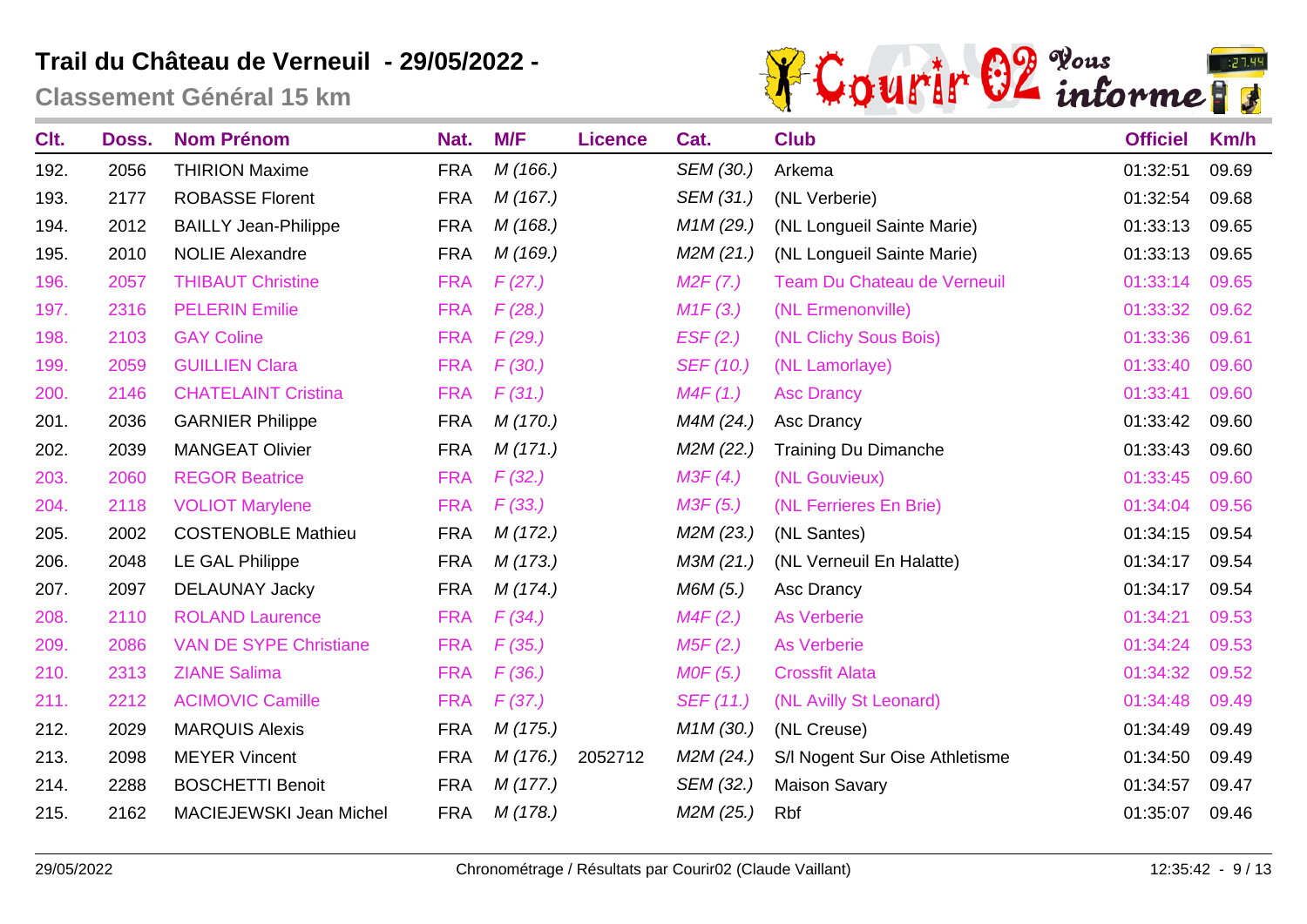

| Clt. | Doss. | <b>Nom Prénom</b>             | Nat.       | M/F      | <b>Licence</b> | Cat.                   | <b>Club</b>                                 | <b>Officiel</b> | Km/h  |
|------|-------|-------------------------------|------------|----------|----------------|------------------------|---------------------------------------------|-----------------|-------|
| 216. | 2200  | <b>ENGELMANN Philippe</b>     | <b>FRA</b> | M (179.) |                | M5M(9.)                | (NL Clermont)                               | 01:35:28        | 09.42 |
| 217. | 2243  | <b>DEVILLE Remi</b>           | <b>FRA</b> | M (180.) |                | M2M (26.)              | (NL Fitz James)                             | 01:35:45        | 09.40 |
| 218. | 2161  | <b>MORILLOT Frederic</b>      | <b>FRA</b> | M(181.)  |                | M1M (31.)              | (NL Asnieres Sur Seine)                     | 01:35:47        | 09.39 |
| 219. | 2240  | <b>HELLAL Clement</b>         | <b>FRA</b> | M (182.) |                | SEM (33.)              | (NL Mortefontaine En Thelle)                | 01:35:56        | 09.38 |
| 220. | 2101  | <b>CANT Amelie</b>            | <b>FRA</b> | F(38.)   |                | SEF (12.)              | Team Du Chateau de Verneuil                 | 01:36:10        | 09.36 |
| 221. | 2169  | <b>DARNET Nolwenn</b>         | <b>FRA</b> | F(39.)   |                | SEF (13.)              | <b>Jamel Atiris</b>                         | 01:36:19        | 09.34 |
| 222. | 2168  | <b>ATIRIS Jamel</b>           | <b>FRA</b> | M (183.) |                | M1M (32.)              | <b>Jamel Atiris</b>                         | 01:36:20        | 09.34 |
| 223. | 2033  | <b>ZAEPFFEL Andre</b>         | <b>FRA</b> | M (184.) |                | M6M (6.)               | Team Du Chateau de Verneuil                 | 01:36:32        | 09.32 |
| 224. | 2078  | <b>MADELAINE Xavier</b>       | <b>FRA</b> | M (185.) |                | M3M (22.)              | Vbe <sub>14</sub>                           | 01:36:45        | 09.30 |
| 225. | 2293  | <b>GSCHWIND Julien</b>        | <b>FRA</b> | M (186.) |                | SEM (34.)              | (NL Poix de Picardie)                       | 01:37:22        | 09.24 |
| 226. | 2204  | <b>FUCHS Camille</b>          | <b>FRA</b> | F(40.)   |                | SEF (14.)              | (NL Fresnoy Le Luat)                        | 01:37:52        | 09.19 |
| 227. | 2306  | <b>CHENEAU Teddy</b>          | <b>FRA</b> | M (187.) | 144302         | M <sub>1</sub> M (33.) | <b>Teddy A Grande Vitesse</b>               | 01:38:04        | 09.17 |
| 228. | 2112  | <b>MONTIGNY Tony</b>          | <b>FRA</b> | M (188.) |                | M2M (27.)              | Team Du Chateau de Verneuil                 | 01:38:12        | 09.16 |
| 229. | 2100  | <b>JORY Gladys</b>            | <b>FRA</b> | F(41.)   |                | M1F(4)                 | Team Du Chateau de Verneuil                 | 01:38:12        | 09.16 |
| 230. | 2028  | <b>FREMAUX Estelle</b>        | <b>FRA</b> | F(42.)   |                | MOF(6.)                | Team Du Chateau de Verneuil                 | 01:38:12        | 09.16 |
| 231. | 2297  | <b>MIERMON Jessica</b>        | <b>FRA</b> | F(43.)   |                | MOF(7.)                | (NL Agnetz)                                 | 01:38:41        | 09.12 |
| 232. | 2149  | <b>DELDICQUE Adeline</b>      | <b>FRA</b> | F(44)    |                | MOF(8.)                | (NL Lievin)                                 | 01:38:50        | 09.10 |
| 233. | 2159  | <b>SAUER Christophe</b>       | <b>FRA</b> | M (189.) |                | M1M (34.)              | <b>Training Du Dimanche</b>                 | 01:39:06        | 09.08 |
| 234. | 2271  | <b>GONZALEZ Mathilda</b>      | <b>FRA</b> | F(45.)   | 1429555        | M5F(3.)                | S/I Entente Sportive Nanterre Athletic Club | 01:39:17        | 09.06 |
| 235. | 2310  | <b>TREILLON MARTIN Karine</b> | <b>FRA</b> | F(46.)   |                | M3F(6.)                | (NL Fosses)                                 | 01:39:18        | 09.06 |
| 236. | 2143  | <b>L HERMITTE Anne</b>        | <b>FRA</b> | F(47)    | 1669450        | M4F(3.)                | S/I Entente Sportive Nanterre Athletic Club | 01:39:18        | 09.06 |
| 237. | 2148  | <b>DONDON Marc</b>            | <b>FRA</b> | M (190.) | 1383403        | M5M (10.)              | S/I Entente Sportive Nanterre Athletic Club | 01:39:19        | 09.06 |
| 238. | 2084  | <b>GODEFROY Philippe</b>      | <b>FRA</b> | M (191.) |                | M5M (11.)              | <b>NI</b>                                   | 01:39:37        | 09.03 |
| 239. | 2083  | <b>LAMARQUE Beatrice</b>      | <b>FRA</b> | F(48.)   | 2091191        | M4F(4.)                | <b>Chantilly Athletisme</b>                 | 01:39:41        | 09.02 |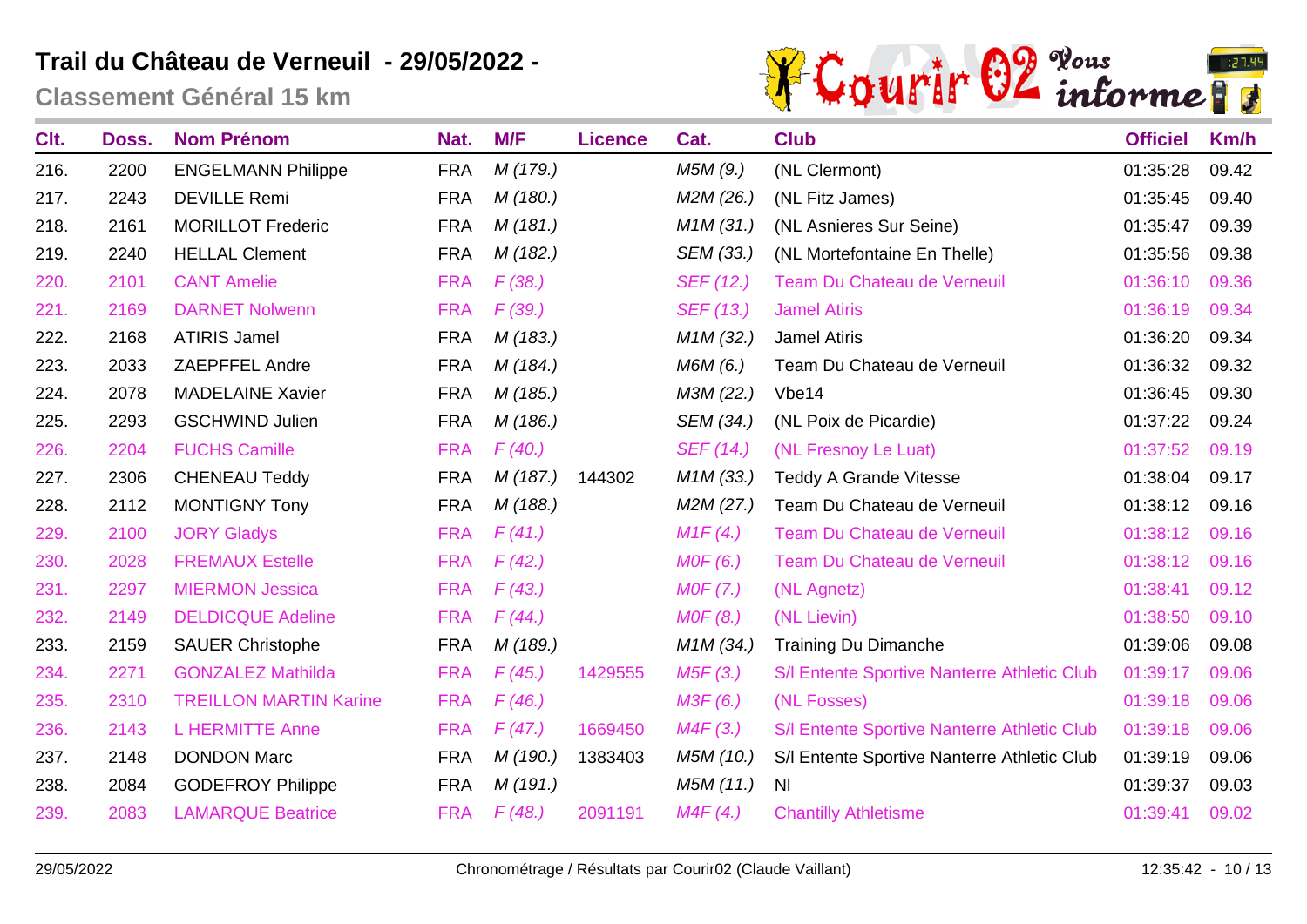

| Clt. | Doss. | <b>Nom Prénom</b>           | Nat.       | M/F      | <b>Licence</b> | Cat.      | <b>Club</b>                    | <b>Officiel</b> | Km/h  |
|------|-------|-----------------------------|------------|----------|----------------|-----------|--------------------------------|-----------------|-------|
| 240. | 2152  | <b>LEROY Frederique</b>     | <b>FRA</b> | F(49.)   | 2034195        | M2F(8.)   | <b>Livry Gargan Athletisme</b> | 01:39:44        | 09.02 |
| 241. | 2058  | <b>CAUDRON Irina</b>        | <b>FRA</b> | F(50.)   |                | SEF (15.) | (NL Chantilly)                 | 01:40:13        | 08.98 |
| 242. | 2090  | <b>SOLDEVILA Charles</b>    | <b>FRA</b> | M (192.) |                | M5M (12.) | Asc Drancy                     | 01:40:26        | 08.96 |
| 243. | 2052  | <b>OURY Mathieu</b>         | <b>FRA</b> | M (193.) | 2136913        | SEM (35.) | <b>Montdidier Athletix</b>     | 01:40:33        | 08.95 |
| 244. | 2250  | <b>BLANCQUART Christian</b> | <b>FRA</b> | M (194.) |                | M5M (13.) | Asc Drancy                     | 01:40:38        | 08.94 |
| 245. | 2088  | <b>TREBOUX Pascal</b>       | <b>FRA</b> | M (195.) |                | M6M (7.)  | (NL Tracy Le Val)              | 01:40:58        | 08.91 |
| 246. | 2089  | <b>BARLET Bruno</b>         | <b>FRA</b> | M (196.) |                | M4M (25.) | Asc Drancy                     | 01:41:28        | 08.87 |
| 247. | 2196  | <b>GOUGANE Lahsen</b>       | <b>FRA</b> | M (197.) |                | M7M (6.)  | (NL Choisy Au Bac)             | 01:41:37        | 08.85 |
| 248. | 2129  | <b>GUILLAMO Caroline</b>    | <b>FRA</b> | F(51.)   | 1842146        | M2F(9.)   | Ac Nord Val D'oise             | 01:41:41        | 08.85 |
| 249. | 2195  | <b>BEQUEREL Christine</b>   | <b>FRA</b> | F(52.)   |                | M4F(5.)   | (NL Vieux Moulin)              | 01:41:41        | 08.85 |
| 250. | 2035  | <b>LEGRAND Laurence</b>     | <b>FRA</b> | F(53.)   | 1945492        | M3F(7.)   | Ac Nord Val D'oise             | 01:41:41        | 08.85 |
| 251. | 2007  | <b>TREGOUET Vincent</b>     | <b>FRA</b> | M (198.) |                | M3M (23.) | (NL Cauffry)                   | 01:41:57        | 08.82 |
| 252. | 2109  | <b>LEROUX Virginie</b>      | <b>FRA</b> | F(54)    |                | MOF(9.)   | (NL La Rue Saint Pierre)       | 01:42:01        | 08.82 |
| 253. | 2183  | <b>FAIDY Jimmy</b>          | <b>FRA</b> | M (199.) |                | SEM (36.) | (NL Therdonne)                 | 01:42:02        | 08.82 |
| 254. | 2214  | <b>CHORON Rachel</b>        | <b>FRA</b> | F(55.)   | 1758129        | M1F(5.)   | <b>Us Crepy-En-Valois</b>      | 01:42:15        | 08.80 |
| 255. | 2027  | <b>FREMAUX Loic</b>         | <b>FRA</b> | M(200.)  |                | M2M (28.) | Les Z'amis                     | 01:42:15        | 08.80 |
| 256. | 2026  | <b>AIME Franck</b>          | <b>FRA</b> | M(201.)  |                | M3M (24.) | Les Z'amis                     | 01:42:15        | 08.80 |
| 257. | 2219  | <b>MARIE Michele</b>        | <b>FRA</b> | F(56.)   |                | M3F(8.)   | <b>Serialtraileurs</b>         | 01:42:46        | 08.75 |
| 258. | 2113  | <b>CAT Herve</b>            | <b>FRA</b> | M(202.)  |                | M5M (14.) | (NL Verneuil En Halatte)       | 01:42:49        | 08.75 |
| 259. | 2275  | <b>TRANEL Muriel</b>        | <b>FRA</b> | F(57)    |                | M5F(4.)   | (NL Dieudonne)                 | 01:42:51        | 08.75 |
| 260. | 2215  | <b>BRISSON Marie-Claire</b> | <b>FRA</b> | F(58.)   | 2435637        | M1F(6.)   | Ac Nord Val D'oise             | 01:42:54        | 08.74 |
| 261. | 2114  | <b>DERBAISE Karine</b>      | <b>FRA</b> | F(59.)   |                | M3F(9.)   | Les Runners Du 60              | 01:43:19        | 08.71 |
| 262. | 2198  | <b>DUPUIS Celine</b>        | <b>FRA</b> | F(60.)   |                | M1F(7.)   | (NL Verneuil En Halatte)       | 01:43:27        | 08.70 |
| 263. | 2197  | <b>DUPUIS Yannick</b>       | <b>FRA</b> | M(203.)  |                | M2M (29.) | (NL Verneuil En Halatte)       | 01:43:27        | 08.70 |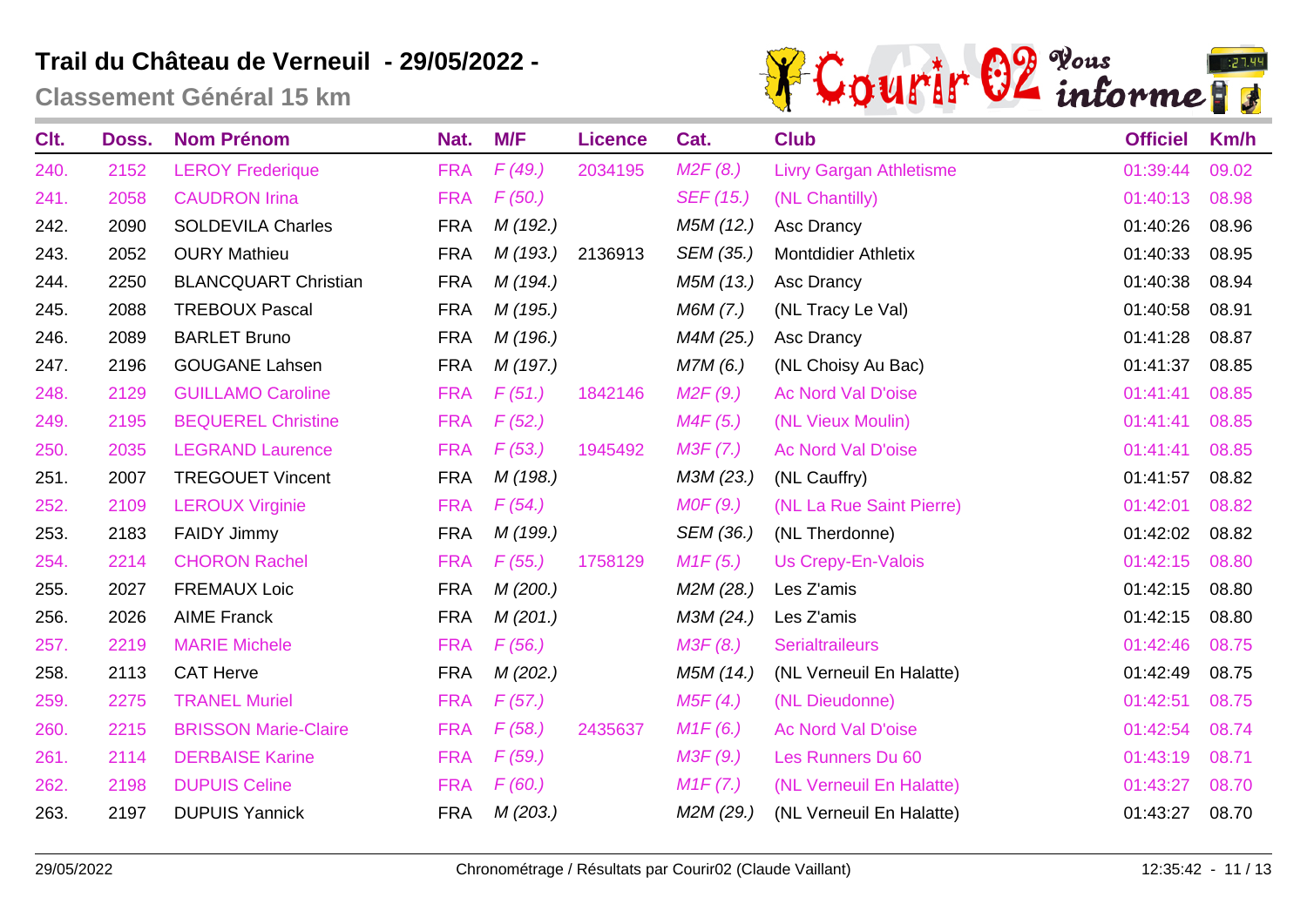

| Clt. | Doss. | <b>Nom Prénom</b>           | Nat.       | M/F      | <b>Licence</b> | Cat.                   | <b>Club</b>                            | <b>Officiel</b> | Km/h  |
|------|-------|-----------------------------|------------|----------|----------------|------------------------|----------------------------------------|-----------------|-------|
| 264. | 2116  | <b>MIGNON Sebastien</b>     | <b>FRA</b> | M(204.)  | 2236300        | M3M (25.)              | Association Sportive Agnetz Athletisme | 01:43:29        | 08.69 |
| 265. | 2287  | <b>BERTRAND Emmanuel</b>    | <b>FRA</b> | M(205.)  |                | M <sub>1</sub> M (35.) | (NL Margny Les Compiegne)              | 01:43:39        | 08.68 |
| 266. | 2006  | <b>FROMENTIN Mickael</b>    | <b>FRA</b> | M (206.) |                | M2M (30.)              | (NL Beauvais)                          | 01:43:59        | 08.65 |
| 267. | 2070  | <b>MONDE Noemie</b>         | <b>FRA</b> | F(61.)   |                | M1F(8.)                | (NL Le Fayel)                          | 01:44:22        | 08.62 |
| 268. | 2264  | <b>TESTARD Laurent</b>      | <b>FRA</b> | M (207.) |                | M3M (26.)              | (NL Persan)                            | 01:44:44        | 08.59 |
| 269. | 2069  | <b>GOSSELIN Sophie</b>      | <b>FRA</b> | F(62.)   |                | M2F(10.)               | (NL Machemont)                         | 01:44:54        | 08.57 |
| 270. | 2091  | MESSAOUD Zahir              | <b>FRA</b> | M(208.)  |                | M <sub>1</sub> M (36.) | Asc Drancy                             | 01:45:04        | 08.56 |
| 271. | 2064  | <b>LEONARD Olivier</b>      | <b>FRA</b> | M (209.) |                | M3M (27.)              | Les Aigles de Gouvieux                 | 01:45:32        | 08.52 |
| 272. | 2208  | <b>DERACHE Lydie</b>        | <b>FRA</b> | F(63.)   | 2338594        | MOF (10.)              | <b>Run Pour Tous</b>                   | 01:46:37        | 08.44 |
| 273. | 2054  | <b>IYASAWMY Celine</b>      | <b>FRA</b> | F(64)    |                | M3F (10.)              | (NL Le Pecq)                           | 01:47:35        | 08.36 |
| 274. | 2156  | <b>PORTIER Laurence</b>     | <b>FRA</b> | F(65.)   | 1285323        | M3F (11.)              | <b>Livry Gargan Athletisme</b>         | 01:47:47        | 08.35 |
| 275. | 2155  | <b>MORICE Dominique</b>     | <b>FRA</b> | F(66.)   | 1099828        | M6F(1.)                | <b>Livry Gargan Athletisme</b>         | 01:48:11        | 08.31 |
| 276. | 2190  | <b>ROUSSEL Isabelle</b>     | <b>FRA</b> | F(67)    |                | M3F (12.)              | <b>Co Fleurines</b>                    | 01:48:18        | 08.31 |
| 277. | 2040  | <b>RUBIN Camille</b>        | <b>FRA</b> | F(68.)   |                | SEF (16.)              | (NL Estrees Saint Denis)               | 01:48:24        | 08.30 |
| 278. | 2096  | <b>DAD Geraraly</b>         | <b>FRA</b> | M(210.)  |                | M5M (15.)              | Asc Drancy                             | 01:48:49        | 08.27 |
| 279. | 2074  | <b>CLINAT Anais</b>         | <b>FRA</b> | F(69.)   |                | SEF (17.)              | Actemium                               | 01:50:33        | 08.14 |
| 280. | 2117  | <b>MHIRI Nadhir</b>         | <b>FRA</b> | M(211.)  |                | M2M (31.)              | (NL Pontpoint)                         | 01:51:05        | 08.10 |
| 281. | 2003  | <b>BENY Philippe</b>        | <b>FRA</b> | M(212.)  |                | M6M (8.)               | (NL Verneuil En Halatte)               | 01:51:15        | 08.09 |
| 282. | 2256  | <b>FERMAUT Ludovic</b>      | <b>FRA</b> | M(213.)  |                | M2M (32.)              | (NL Oissery)                           | 01:52:26        | 08.00 |
| 283. | 2263  | <b>SAINTE-BEUVE Gregory</b> | <b>FRA</b> | M(214.)  |                | M <sub>1</sub> M (37.) | (NL Persan)                            | 01:54:41        | 07.84 |
| 284. | 2094  | <b>CERTAL Patricia</b>      | <b>FRA</b> | F(70.)   |                | M2F(11.)               | <b>Asc Drancy</b>                      | 01:54:49        | 07.83 |
| 285. | 2019  | <b>ADJOUDJ Arnaud</b>       | <b>FRA</b> | M(215.)  |                | MOM (23.)              | (NL Villers Saint Paul)                | 01:55:37        | 07.78 |
| 286. | 2049  | <b>MONSIGNY Charline</b>    | <b>FRA</b> | F(71.)   | 2061956        | SEF (18.)              | <b>Montdidier Athletix</b>             | 01:59:21        | 07.54 |
| 287. | 2050  | <b>ESTEVE Lydia</b>         | <b>FRA</b> | F(72.)   | 2266639        | M4F(6.)                | <b>Us Crepy-En-Valois</b>              | 01:59:42        | 07.51 |